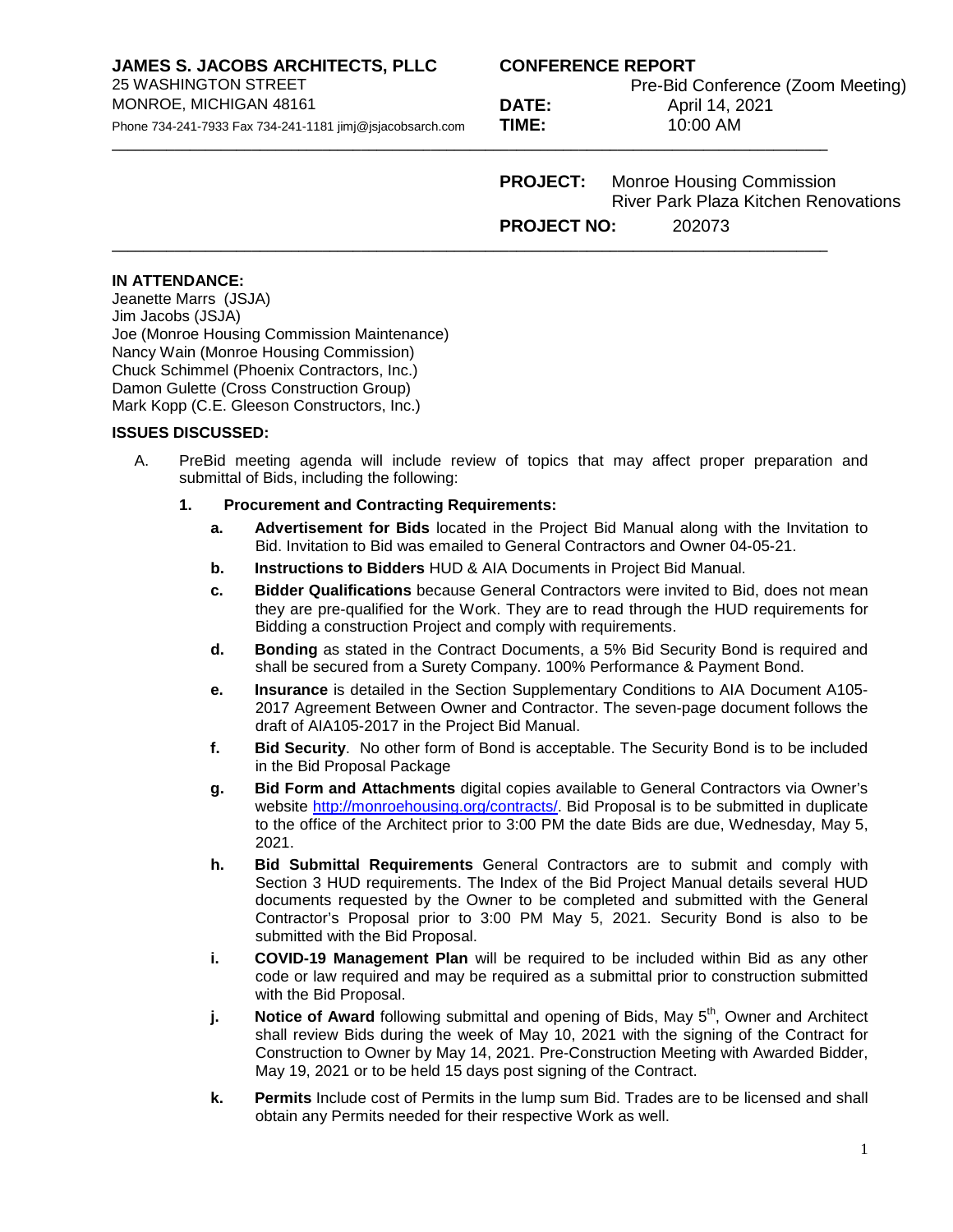### **2. Communication during Bidding Period:**

- **a. Obtaining documents.** Contractors will have access to the Bid documents via the Owner's website.
- **b. Access to Project Web site** <http://monroehousing.org/contracts/> Monroe Housing Commission was up and running 8:00 AM April 9, 2021 with the posting of the Project Bid Manual and Drawings. Additional Bid Documents will be placed on that website as part of the Bid process. General Contractors are to check the website frequently.
- **c. Bidder's Requests for Information** are to be directed to the office of the Architect, only. No contact is to be made with the Owner, the Owner's Representatives, Employees or Tenants of the River Park Plaza High-Rise. All requests for information are to be made on the General Contractors "form" for Request for Information (RFI)s. When applicable, responses will be issued by Addendum and placed on the MHC Website and transmitted to Bidders of Record.
- **d. Bidder Substitution Request(s)** are to be noted on the Bid Form. Prior Approval Request(s) – Bidder is to follow Contract Documents as detailed in Section 012500 Substitution Procedures otherwise they may submit a voluntary substitution on the Bid For chart titled "Substitutions". Unapproved substitutions shall not be part of Bid but may be offered for consideration as an ADD or DEDUCT to the Proposal. Bidder shall Bid specified scope of Work. The General Contractor is encouraged to Bid products as specified on the Drawings and in the Bid Project Manual and Bid accordingly. Bidder can offer substitutions by providing the information in the Section Substitutions on the Bid Form.
- **e. Addenda** will be issued as appropriate for clarifications, responses to RFIs, Changes to the Drawings and any other issue germane to the Bidding of the Project. The receipt of Addenda and their corresponding numbers are to be noted on the Bid Form. Addenda will be placed on the Monroe Housing Commission Website and transmitted to Bidders of record.

### **3. Contracting Requirements:**

- **a. Agreement Between Owner and Contractor** will be AIA Document A105-2017 Agreement and the Supplementary Conditions (7 pages) contained in the Project Bid Manual.
- **b. The General Conditions:** A copy of HUD General Conditions 5370 is enclosed in the Project Bid Manual. The AIA Document A105-2017 is inclusive of its own General Conditions.
- **c. The Supplementary Conditions** for AIA A105-2017 is enclosed in the Project Bid Manual and follows the Draft of the Agreement.
- **d. Other Owner requirements** Contractor to comply with Section 3 and has been offered the following contacts as local agencies that could post employment opportunities for compliance.

**Arthur Lesow Community Center** 120 Eastchester Monroe, Michigan 48161 (734) 241-4313 **Monroe County Opportunity Program (MCOP)** Executive Director: Stephanie Zorn Kasprzak 1104 South Telegraph Road Monroe, Michigan 48161 (734) 241-2775

The Bidder is to make an effort to secure some resident workers from the community. If unable to, show of intention and effort is acceptable.

**Davis Bacon Wages** are to be revised each year as required.

### 4. **Construction Documents**:

**Scope of Work** is detailed on the Drawings. Removal and replacement of kitchen cabinets and backsplash complete. Base Bids are to include 35 Units – 12 one-bedroom, 22 studio, and 1 two-bedroom apartments.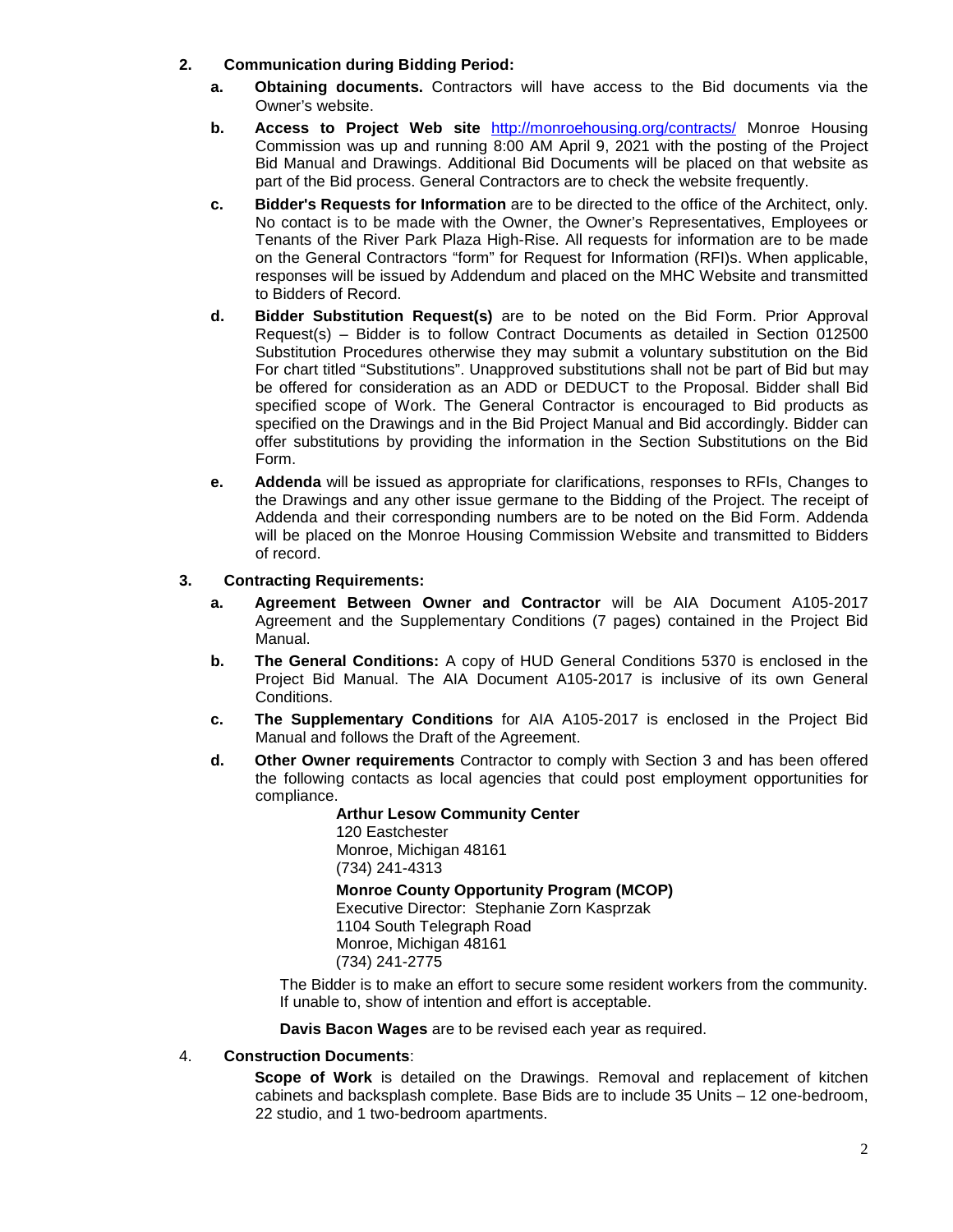**Vinyl Cove Base** is to be installed at new kitchen cabinetry unless Flooring alternates are accepted.

**Electrical Fixture Face Plates on Kitchen Backsplash Wall:** To be removed by Contractor. Replacements will be provided by Owner and installed by Contractor.

**Backsplash** to be 4 inches high x 1-1/4 inch milled top as detailed on the Drawings. Drywall finish behind the old backsplash will need to be patched. Put cost of Work in Bid.

**Counter** one-piece countertop

**Kitchen Hoods** are to be removed and reinstalled if found to be damaged or unusable, Owner will furnish new Unit to be installed by Contractor.

**Sink Faucets** This is an Owner established standard. No alternative will be considered. They are to be the same throughout and Bid as detailed on the Drawings.

**Stove and Refrigerator,** owned by the Owner, in each Unit to be reused.

**Tenant Notice** Contractor needs to keep Owner abreast of schedule as the Owner is required to give notice to the Tenant of the Contractor's intent to enter the apartment to begin renovations and any other Work deemed appropriate to mobilizing for the remodeling.

**Provision for Dust Control** shall be made and is addressed in the Specifications.

- **a. Temporary Facilities**. Contractor to provide Porte-Johns for use by Contractor and Employees. Power is okay to use in the Apartment. Water will be available on the firstfloor maintenance areas.
- **b.** Provisions have been made in the Contract Document Specifications. Bid as detailed in the Contract Documents and Bid Form. Owner reserves the right to negotiate alternative means and methods for execution to Work around the Unit appliances and tenant furnishings prior to or post award of contract. Bidder may provide a voluntary substitution on Bid form for alternative approach. Bid Proposal Sum shall include cost as detailed in the Invitation to Bid
- **c. Use of Site:** In accordance with the Specifications, Contractor to repair and pay for damage to landscape, sidewalks, or asphalt/concrete caused by the execution of the Contract Work. There will be no storage of materials on-site therefore Contractors will have to store off-site and will have to follow off-site storage documentation in accordance with Specifications.
- **d. Work Restrictions.** Contractors are to assure Owner no employee, laborer, or outside resident Worker is a registered sex offender.
- **e. Alternates, Allowances, and Unit Prices.** There are 8 Alternates included in the documents as follows:
	- 1) Alternate No.1 Cost to Provide and install LVT in Kitchen of One-Bedroom Apartment currently with VCT.
	- 2) Alternate No.2 Cost to Provide and install LVT Flooring in Living Room of One-Bedroom Apartment Currently finished with Carpet.
	- 3) Alternate No.3 Cost to Provide and install LVT Flooring in Living Room of One-Bedroom Apartment Currently finished with VCT.
	- 4) Alternate No.4 Cost to Provide and install LVT in Kitchen of Studio Apartment currently with VCT.
	- 5) Alternate No.5 Cost to Provide and install LVT Flooring in Living Room of Studio Apartment Currently finished with Carpet.
	- 6) Alternate No.6 Cost to Provide and install LVT Flooring in Living Room of Studio Apartment Currently finished with VCT.
	- 7) Alternate No.7 Cost for additional Work to add a Studio Apartment to the Base Bid Scope.
	- 8) Alternate No.8 Cost for additional Work to add a One-Bedroom Apartment to Base Bid Scope.
- **f. Substitutions following award.** At the discretion of the Owner and Architect.